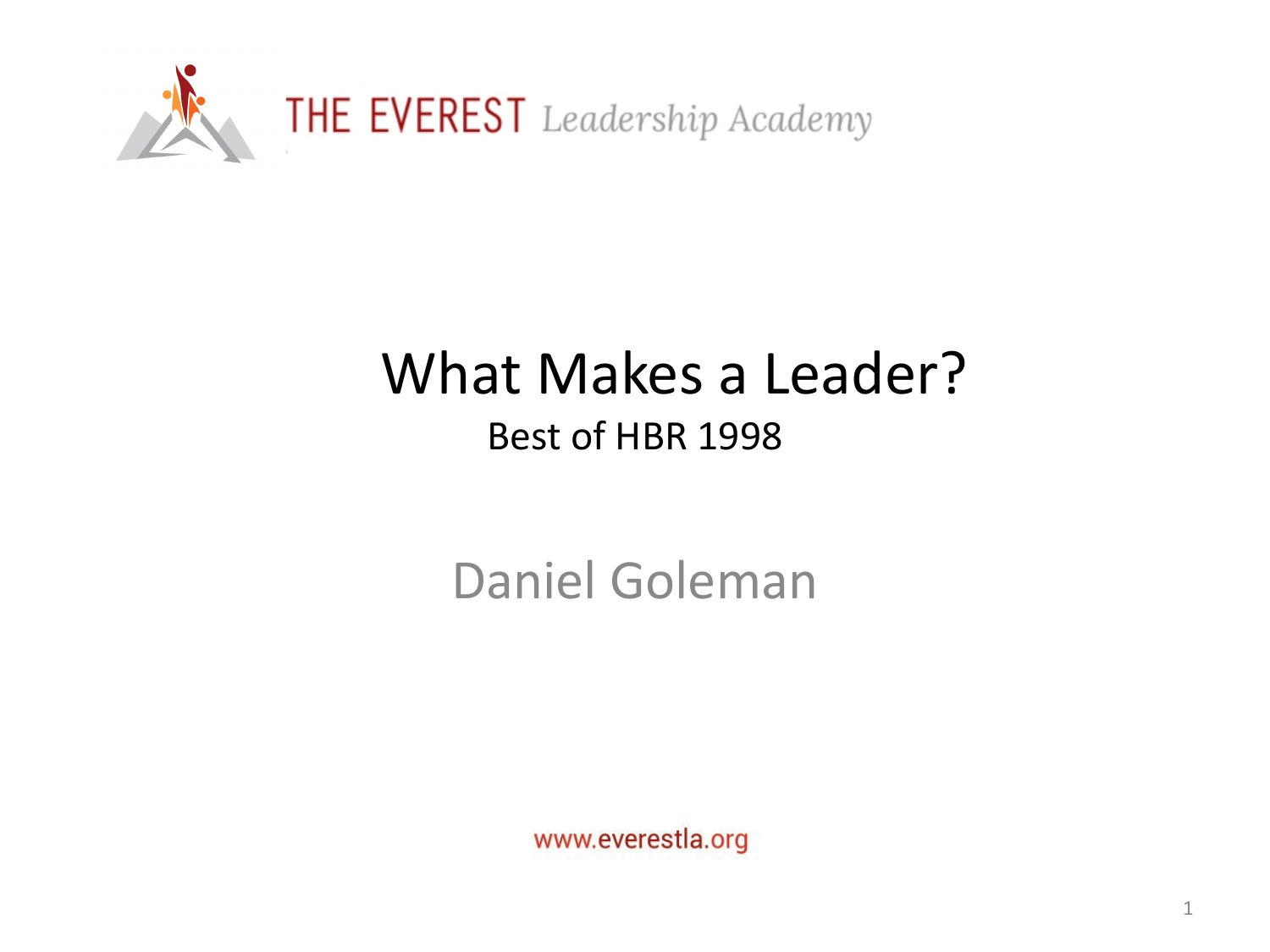

# Emotional Intelligence

- Identifying individuals with the "right stuff" to be leaders is more art than science
- Situational leaders have different styles, but most effective leaders are alike in a crucial way – a high degree of "*emotional intelligence"*
- *▪* Components of emotional intelligence:
	- $\Box$  Self-awareness
	- □ Self-regulation
	- $\Box$  Motivation
	- □ Empathy
	- $\Box$  Social skill

www.everestla.org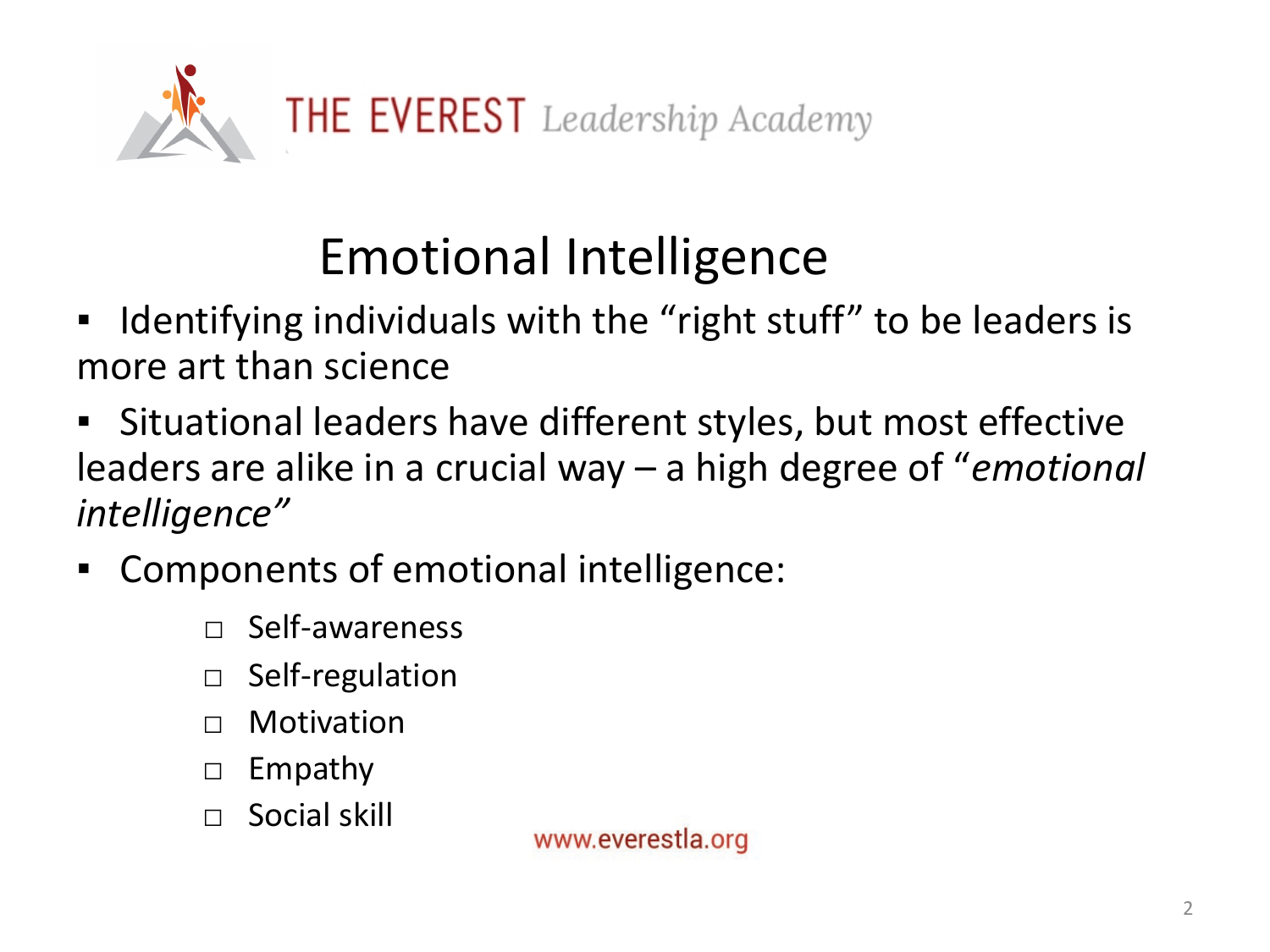

### Evaluating Emotional Intelligence

- Three categories of capabilities:
	- $\Box$  Technical like accounting
	- $\Box$  Cognitive analytical reasoning
	- $\Box$  Competencies EQ skills such as the ability to work with others and effectiveness in leading change
		- In measuring outstanding performance, EQ proved to be twice as important as the other capabilities
		- Comparing star performers with average ones in senior leadership positions, nearly 90% of the difference in their profiles was attributable to EQ factors rather than cognitive abilities<br>www.everestla.org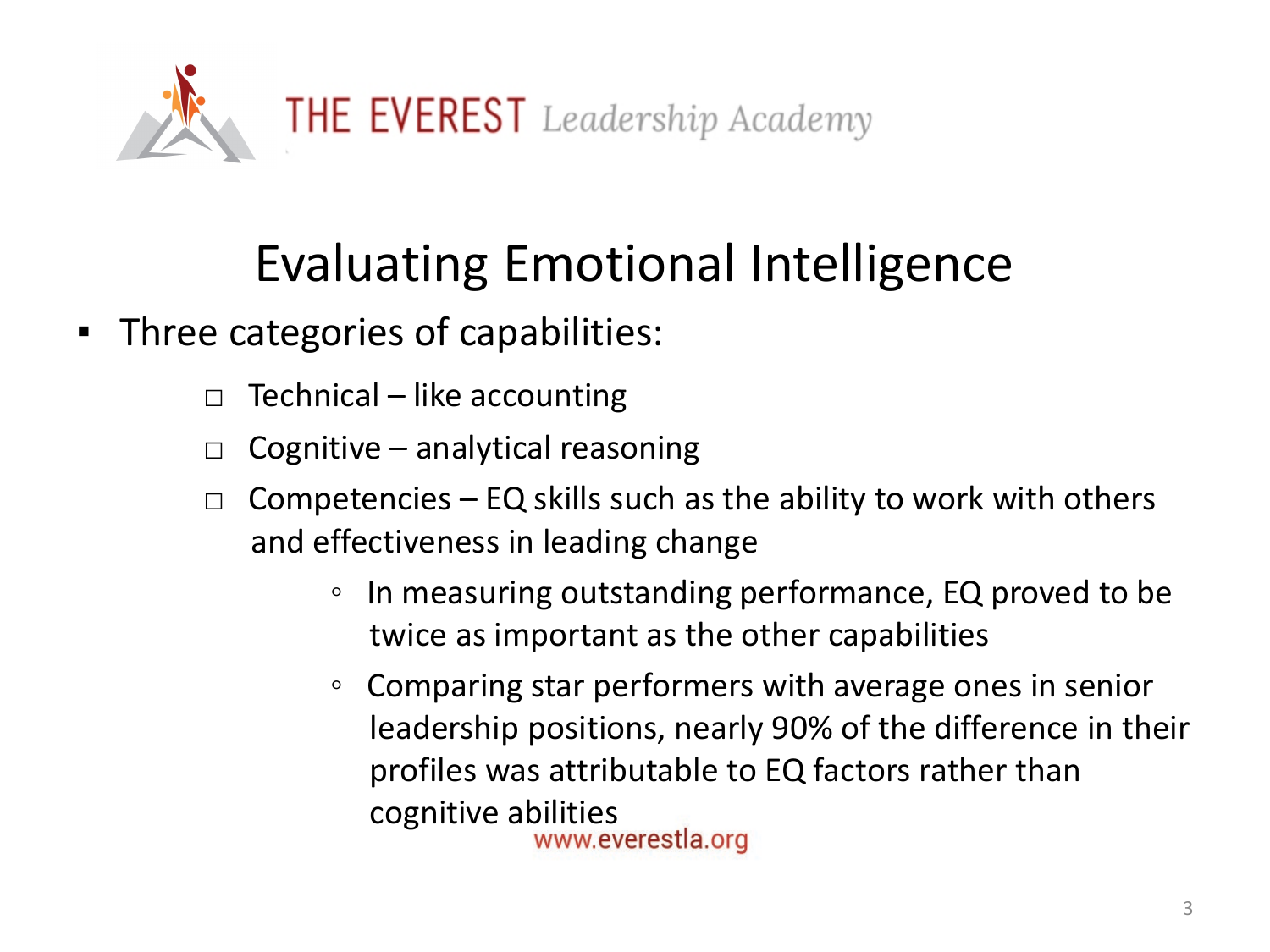

## The five skills of emotional intelligence

- Self-awareness knowing one's strengths, weaknesses, drives, values, and impact on others / recognized by self-confidence
- Self-regulation controlling or redirecting disruptive impulses and moods particularly anger, anxiety, and sadness
- **■** Motivation relishing achievement for its own sake
- Empathy understanding other people's emotional makeup
- Social skill building rapport with others to move them in desired directions